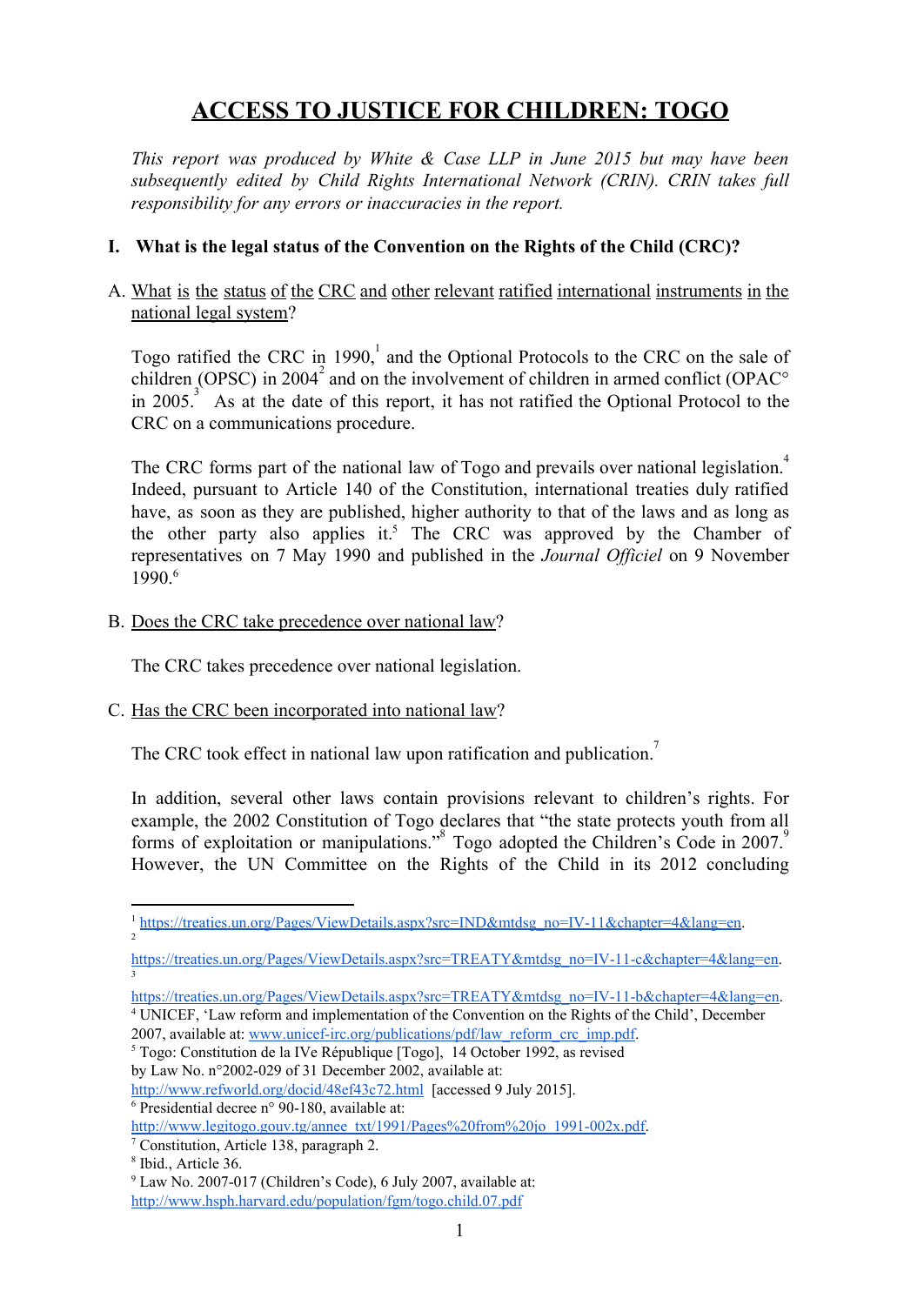observations reported that the Code contains many provisions which are not in compliance with the CRC, $^{10}$  and does not fully recognise children as right holders.<sup>11</sup> Furthermore the Children's Code is not fully applicable as the implementing regulations have not yet been adopted.<sup>12</sup>

A new Criminal Code and a new Code of Criminal Procedure are currently under examination by the Parliament, addressing namely a proper criminalisation of torture.<sup>13</sup>

D. Can the CRC be directly enforced in the courts?

The Togolese Constitution provides that "the rights and duties set out in the Universal Declaration of Human Rights and in international treaties relating to human rights and ratified by Togo are integral parts of the Constitution".<sup>14</sup> Pursuant to this provision, the Togolese government stated that the provisions of international treaties to which Togo is a party can be invoked before national courts and be directly applied by the judges.<sup>15</sup>

E. Are there examples of domestic courts using or applying the CRC or other relevant international instruments?

No case law could be found online.

## **II. What is the legal status of the child?**

A. Can children and/or their representatives bring cases in domestic courts to challenge violations of children's rights?

The Children's Code establishes legal majority at 18 years of age. Minors are incapable of exercising civil rights, including bringing cases in justice.<sup>16</sup> Children may bring cases through their representatives.

Pursuant to the Code of Criminal Procedure, private prosecution is available through an "Action civile"<sup>17</sup>: If a regular claim ("*Plainte*") is made to the Public Prosecutor and it

15 *Initial Report of Togo (on the OPSC) to the UN Committee on the rights of the child*, CRC/C/OPSC/TGO/1, 3 March 2009, para. 19. Available at:

[http://www.africanchildforum.org/clr/Legislation%20Per%20Country/Togo/togo\\_family\\_1980\\_fr.pdf](http://www.africanchildforum.org/clr/Legislation%20Per%20Country/Togo/togo_family_1980_fr.pdf)*.*

<sup>&</sup>lt;sup>10</sup> For example, Article 248 of the Children's Code provides that a child born from an adulterous relationship cannot claim maintenance from his/her father if the father did not acknowledge him or her as his child. Article 21 provides that a foreign child can marry a Togolese child without any age limitation, which indirectly authorises marriage with a very young child.

<sup>11</sup> UN Committee on the Rights of the Child, *Concluding observations on the combined third and fourth periodic report of Togo*, CRC/C/TGO/CO/34, 8 March 2012, para. 9. Available at: [http://tbinternet.ohchr.org/\\_layouts/treatybodyexternal/Download.aspx?symbolno=CRC%2fC%2fTGO%](http://tbinternet.ohchr.org/_layouts/treatybodyexternal/Download.aspx?symbolno=CRC%2fC%2fTGO%2fCO%2f3-4&Lang=en) [2fCO%2f34&Lang=en.](http://tbinternet.ohchr.org/_layouts/treatybodyexternal/Download.aspx?symbolno=CRC%2fC%2fTGO%2fCO%2f3-4&Lang=en)

<sup>12</sup> Ibid.

<sup>&</sup>lt;sup>13</sup> ACAT, CACIT, OMCT & FIACAT, Contribution à la Liste des Points à traiter précédant la rédaction du rapport périodique du Togo au Comité des Nations unies contre la torture, p. 6. Available at: [http://www.refworld.org/pdfid/54b7d4b84.pdf.](http://www.refworld.org/pdfid/54b7d4b84.pdf)

<sup>&</sup>lt;sup>14</sup> Constitution, Article 50.

[http://tbinternet.ohchr.org/\\_layouts/treatybodyexternal/Download.aspx?symbolno=CRC%2fC%2fOPSC](http://tbinternet.ohchr.org/_layouts/treatybodyexternal/Download.aspx?symbolno=CRC%2fC%2fOPSC%2fTGO%2f1&Lang=en) [%2fTGO%2f1&Lang=en.](http://tbinternet.ohchr.org/_layouts/treatybodyexternal/Download.aspx?symbolno=CRC%2fC%2fOPSC%2fTGO%2f1&Lang=en)

<sup>&</sup>lt;sup>16</sup> Children's Code, Article 2. See also Organic Law n°2012-014, Persons and Family Code, Article 259, and section 2 on legal guardians, available at:

<sup>&</sup>lt;sup>17</sup> Law n°83-1 establishing a Code of Criminal Procedure, 3 March 1983, (Code of Criminal Procedure),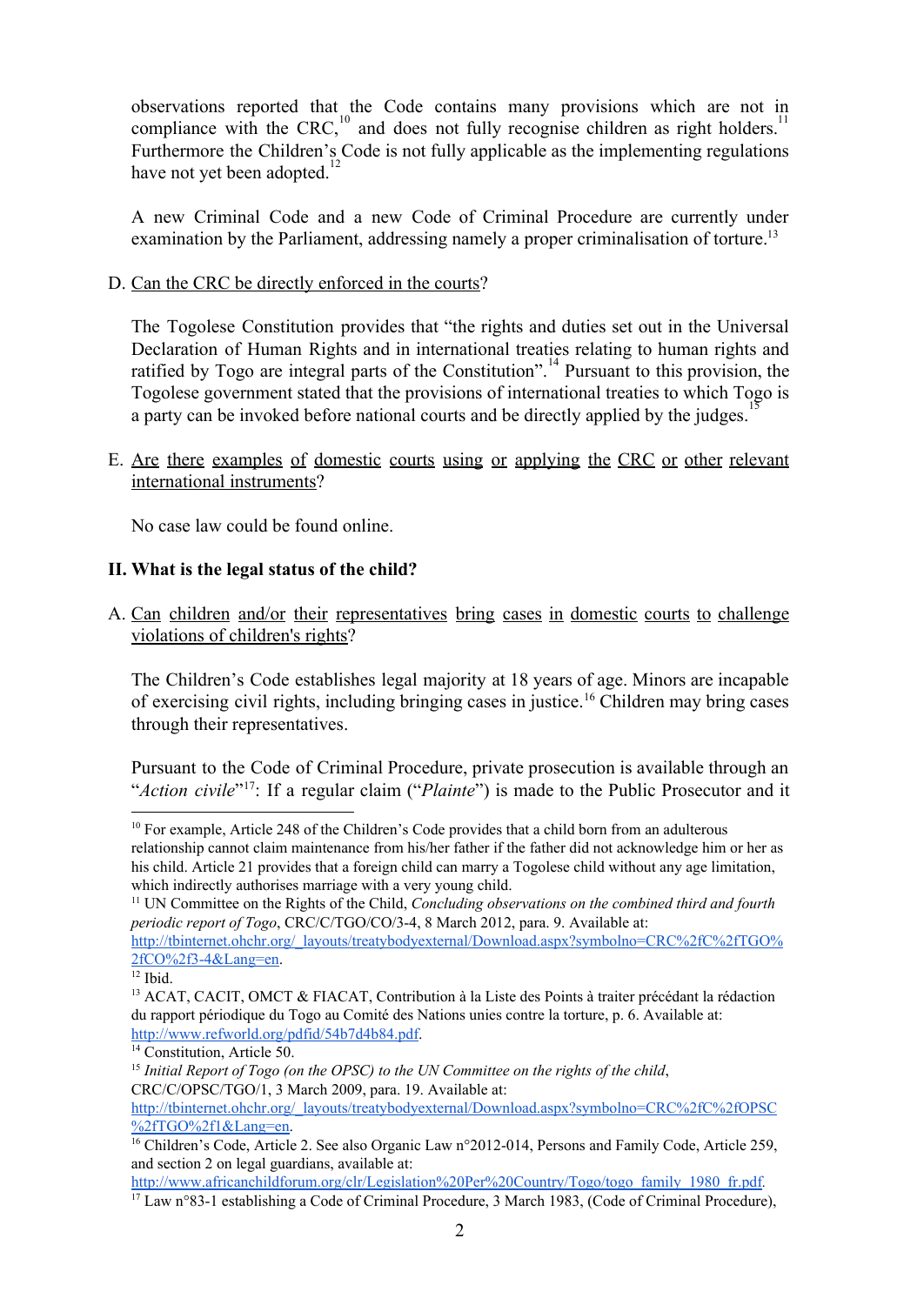does not pursue it, the alleged victim can make a claim seeking civil compensation for the damages suffered pursuant the criminal offense ("*plainte avec constitution de partie civile*"). This will not only open a damages claim but it will also oblige the Public Prosecutor to initiate investigation. In such a way, the alleged victim can initiate the criminal prosecution. 18 19

Article 15 of the Constitution provides that: "No one may be arbitrarily arrested or detained. Whoever is arrested without legal basis or detained longer than the time period of arrest may, on their request or that of any interested person, refer [the matter] to the judicial authority designated to this effect by the law. The judicial authority decides without delay on the legality or the regularity of their detention."<sup>20 21</sup>

The Criminal Code condemns abuse of authority ("*forfaiture*"). A public servant who abused its power is subject to the destitution from its position besides the regular sentences.<sup>22</sup>

Furthermore, the *Commission Nationale des Droits de l'Homme* (National Human Rights Commission, CNDH) is entitled to receive complaints against public servants and administrative agencies relating to human rights violations. To this end, it can audition public servants involved and have access to all documents related to the violation. 23

Refer to III.A. and IV.A. for further information.

B. If so, are children of any age permitted to bring these cases by themselves in their own names/on their own behalf, or must the case be brought by or with the assistance of a representative?

Under Togolese law, in order to bring a case in regular domestic courts, a person must

http://www.africanchildforum.org/clr/Legislation%20Per%20Country/Togo/togo\_penal-amt\_2000\_fr.pdf.

Article 1, paragraph 2:"This action [the criminal prosecution] can also be engaged by the victim, in the conditions determined by this code", and Article 71. Available at:

http://www.legitogo.gouv.tg/annee\_txt/1983/Pages%20from%20jo\_1983-009.pdf.

<sup>18</sup> If the criminal offense is a "*délit*" or a "*contravention*", the "*plainte avec constitution de partie civile*" necessarily has to be preceded by a regular "*plainte*". If it is a "*crime*" it does not.

<sup>19</sup> Pursuant to Article 69 of the Code of Criminal Procedure, paragraph 1, the investigative judge transfers the case to the Public Prosecutor, who is obliged to pursue the case in 48 hours. The Public prosecutor can only refuse to pursue the case if the criminal prosecution itself is impossible or if the facts cannot constitute a criminal offense (paragraph 3).

<sup>&</sup>lt;sup>20</sup> Constitution, available at: [https://www.constituteproject.org/constitution/Togo\\_2007.pdf](https://www.constituteproject.org/constitution/Togo_2007.pdf)

<sup>&</sup>lt;sup>21</sup> The Court of Justice of the Economic Community of West African States has recently (24 June 2015) condemned Togo for the arbitrary detention of Pascal Bodjona, former government spokesman, available at:

http://togosite.com/index.php/togo/1473-togo-la-cour-de-la-cedeao-reconnait-la-detention-arbitraire-de-pa scal-bodjona.

 $22$  Law n°80-1 establishing a Criminal code, 13 August 1980, as amended in 2000 (Criminal code), articles 149 and 150. Available at:

<sup>&</sup>lt;sup>23</sup> Organic law 96-12 on the composition, organisation and functioning of the National Commission for Human Rights (CNDH), 11 December 1996, Article 21, mentioning "agents" and "administration". Original law (1996) available at:

[https://ilo.org/dyn/natlex/docs/SERIAL/46943/40742/F2049383433/comission%20nat%20DH.pdf.](https://ilo.org/dyn/natlex/docs/SERIAL/46943/40742/F2049383433/comission%20nat%20DH.pdf) Amendments to the 1996 law (Law  $N^{\circ}$  2005-004, 9 February 2005), available at: [https://ilo.org/dyn/natlex/docs/SERIAL/46943/40742/F2049383433/comission%20nat%20DH.pdf.](https://ilo.org/dyn/natlex/docs/SERIAL/46943/40742/F2049383433/comission%20nat%20DH.pdf)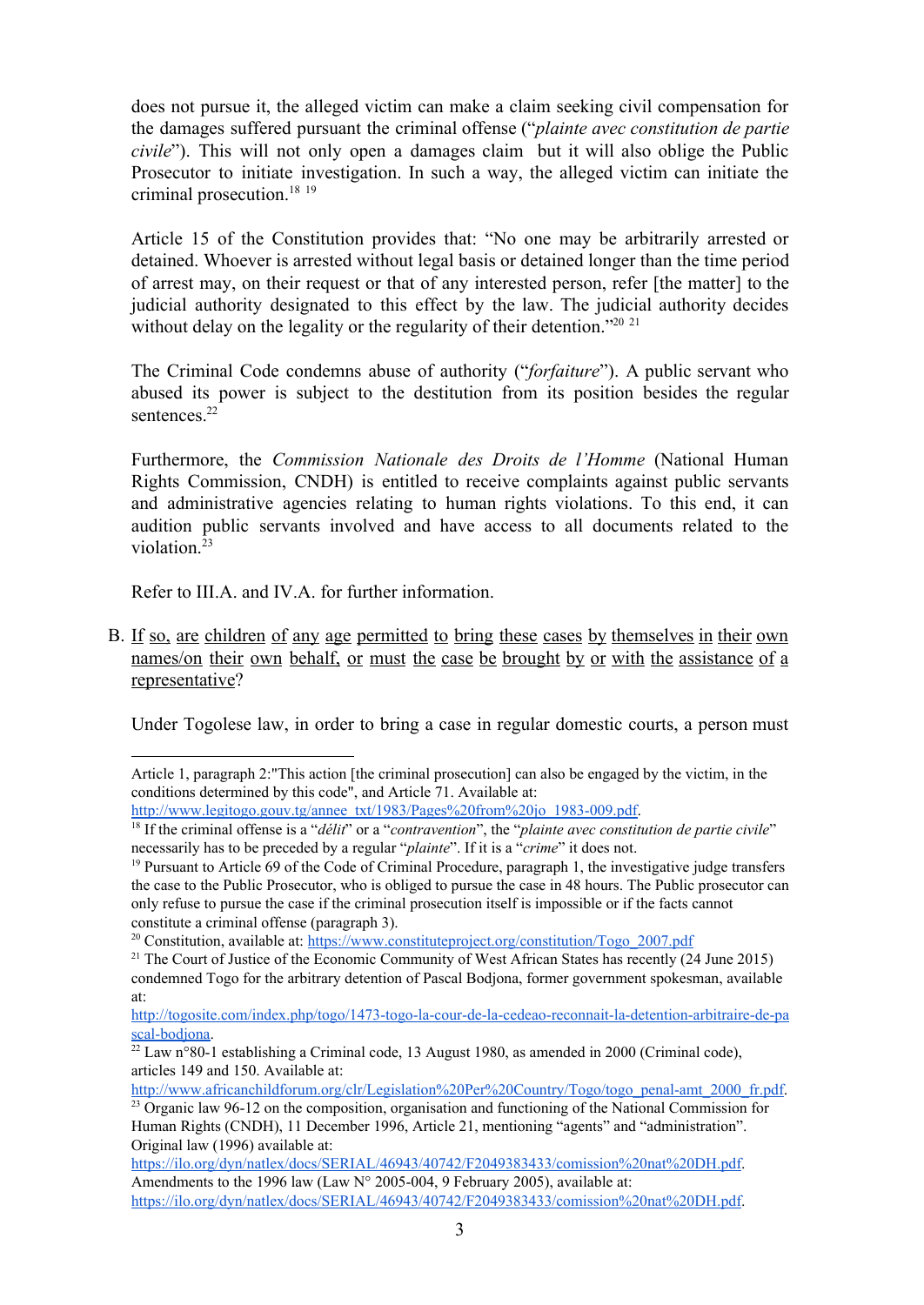have the legal capacity to be a party to legal proceedings.<sup>24</sup> Children under the age of 18 are considered minors<sup>25</sup> and are deemed to be incapable of taking legal action.<sup>26</sup> Therefore, as a general principle, a minor must be represented by his or her legal guardian.<sup>27</sup> In principle, the parents are the child's legal administrators. Nevertheless, whenever the child's interests are in conflict with the parent's, an administrator *ad hoc* is named by the guardianship judge ("*juge des tutelles*").<sup>28</sup> Children can be emancipated from the age of 16 years of age, with the consent of the parents. Emancipated children can exercise all civil actions. 29

Furthermore, the Children's Code states that when a child is in danger, a child can bring a case him/herself before the children's judge.<sup>30</sup>

C. In the case of infants and young children, how would cases typically be brought?

Cases would typically be brought by the child's representatives.

D. Would children or their representatives be eligible to receive free or subsidised legal assistance in bringing these kinds of cases?

Article 16 of the Constitution provides that "Every accused [person] has the right to be assisted by counsel at the stage of the preliminary inquiry."

"The law stipulates that all crime victims who are indigent are entitled to legal aid, but in practice such aid is not available".<sup>31</sup> The Law on Legal aid was indeed adopted in 2013, but it is not yet enforceable since it lacks an implementing decree ("*décret d'application*"). In 2013 and 2014, the President allocated a subvention to the Bar's office in order to accelerate proceedings.<sup>32</sup> A lawyer is to be provided for defendants in front of the court responsible for judging the most serious criminal offences ("*crimes*"), the "*Cour d'assises*". 33

http://legitogo.gouv.tg/annee\_txt/2008/Pages%20from%20jo\_2008-001.pdf.

http://legitogo.gouv.tg/annee\_txt/2013/Pages%20from%20jo\_2013-013Special-1.pdf.

<sup>&</sup>lt;sup>24</sup> Decree n°82-50 establishing a Code of Civil Procedure, 15 March 1982, (Code of Civil Procedure), Article 22. Available at:

http://www.legitogo.gouv.tg/annee\_txt/1982/Pages%20from%20jo\_1982-008.pdf.

<sup>25</sup> Children's Code, Article 2.

<sup>&</sup>lt;sup>26</sup> See Persons and Family Code, section 2.

<sup>&</sup>lt;sup>27</sup> Togo uses the 1956 version of the French civil code. See Law 08-001 establishing a Civil code, 1 January 1959, Article 450 (Civil code). Available at:

<sup>28</sup> Children's Code, Article 187.

<sup>29</sup> Children's Code, Articles 235 and 238.

<sup>30</sup> Ibid., Article 285.

 $31$  Combined third and fourth periodic report of Togo to the UN Committee on the Rights of the Child, CRC/C/TGO/34, 20 May 2011, para. 524. Available at:

[http://tbinternet.ohchr.org/\\_layouts/treatybodyexternal/Download.aspx?symbolno=CRC%2fC%2fTGO%](http://tbinternet.ohchr.org/_layouts/treatybodyexternal/Download.aspx?symbolno=CRC%2fC%2fTGO%2f3-4&Lang=en)  $2f3-4&$ Lang=en. See Law 2013-010 on Legal aid, 27 May 2013, available at:

<sup>&</sup>lt;sup>32</sup> CAT, CACIT, OMCT & FIACAT, Contribution à la Liste des Points à traiter précédant la rédaction du rapport périodique du Togo au Comité des Nations unies contre la torture, p. 16. Available at: [http://www.refworld.org/pdfid/54b7d4b84.pdf.](http://www.refworld.org/pdfid/54b7d4b84.pdf)

<sup>&</sup>lt;sup>33</sup> Code of Criminal Procedure, Article 186.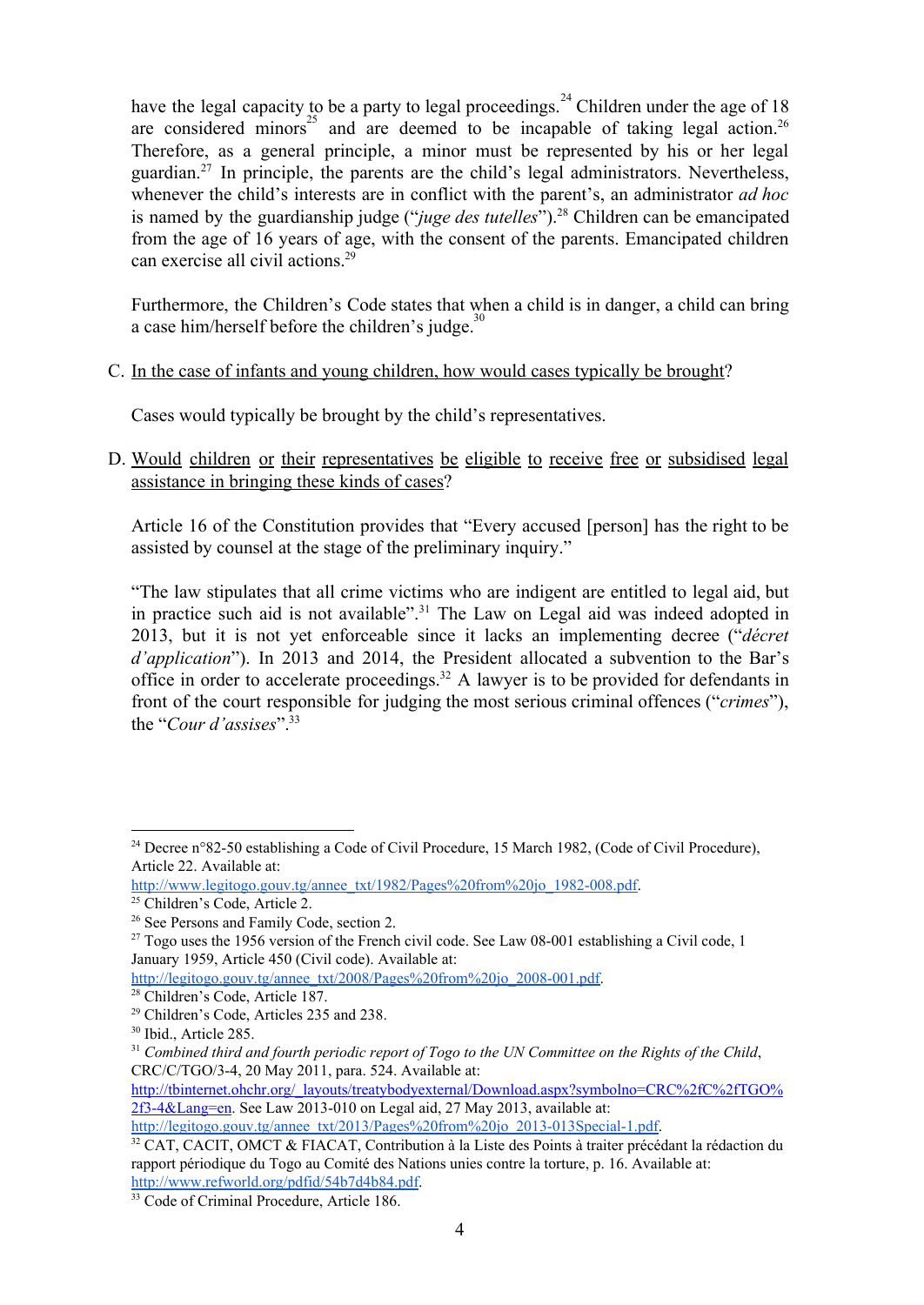Children have the right to be assisted by legal counsel during pretrial investigation<sup>34</sup> and to express their opinions through such counsel at all stages of the proceedings.<sup>35</sup> In Lomé, the Ministry of Social Affairs operates two shelters, one of which - the Oasis Center - provides legal and other services to child victims up to age  $14$ .<sup>36</sup>

E. Are there any other conditions or limits on children or chosen legal representatives bringing cases (e.g., would a child's parents or guardian have to agree to a case being brought)?

If a child gets married before 18 years of age, the parents do not bear responsibility for the damages their child might cause to others anymore,  $37$  as marriage entails automatic emancipation. 38

If the child offender is accused along with adults, the privilege of a specialised judge can be lifted and the child tried in front of the regular criminal courts where the adults are tried. 39

During the minority of a child, only the mother can exercise a claim for the recognition of paternity. 40

The consent of a child is not required for his/her adoption (even if it must be in the best interests of the child). 41

# **III.How can children's rights violations be challenged before national courts?**

A. If there is a potential violation of the Constitution or other principles established in domestic law, or with the CRC or other relevant ratified international/regional instruments, how can a legal challenge be brought?

The Constitutional Court is responsible for reviewing laws' compliance with the Constitution.<sup>42</sup> As stated in I.D., as a human rights treaty, the CRC is an integral part of the Constitution. The Constitutional Court reviews the constitutionality of laws prior to their enactment.<sup>43</sup> Regular laws can be submitted to the Constitutional Court either by the President, the Prime Minister, ⅕of the Chamber of representatives or the President of the Chamber of representatives.<sup>44</sup> Organic laws are necessarily submitted to the

<sup>34</sup> Children's Code, Article 303, paragraph 2.

<sup>&</sup>lt;sup>35</sup> Combined third and fourth periodic report of Togo to the UN Committee on the Rights of the Child, CRC/C/TGO/34, 20 May 2011, para. 485. Available at:

[http://tbinternet.ohchr.org/\\_layouts/treatybodyexternal/Download.aspx?symbolno=CRC%2fC%2fTGO%](http://tbinternet.ohchr.org/_layouts/treatybodyexternal/Download.aspx?symbolno=CRC%2fC%2fTGO%2f3-4&Lang=en) [2f34&Lang=en.](http://tbinternet.ohchr.org/_layouts/treatybodyexternal/Download.aspx?symbolno=CRC%2fC%2fTGO%2f3-4&Lang=en)

<sup>&</sup>lt;sup>36</sup> US Department of State, '2014 Trafficking in Persons Report: Togo', available at: [http://www.state.gov/j/tip/rls/tiprpt/countries/2014/226834.htm.](http://www.state.gov/j/tip/rls/tiprpt/countries/2014/226834.htm)

<sup>&</sup>lt;sup>37</sup> Children's Code, Article 156.

<sup>38</sup> Ibid., Article 135.

<sup>39</sup> Ibid., Article 118, paragraph 2.

<sup>40</sup> Civil Code, Article 340.

<sup>41</sup> Ibid., Articles 343 and following.

<sup>42</sup> Constitution, Article 99.

<sup>43</sup> Ibid., Article 104.

<sup>&</sup>lt;sup>44</sup> Organic law n°2004-004 on the Constitutional Court, 1 March 2004, Article 28. Available at: [http://www.accpuf.org/images/pdf/cm/togo/togo\\_loiorganique2004.pdf.](http://www.accpuf.org/images/pdf/cm/togo/togo_loiorganique2004.pdf)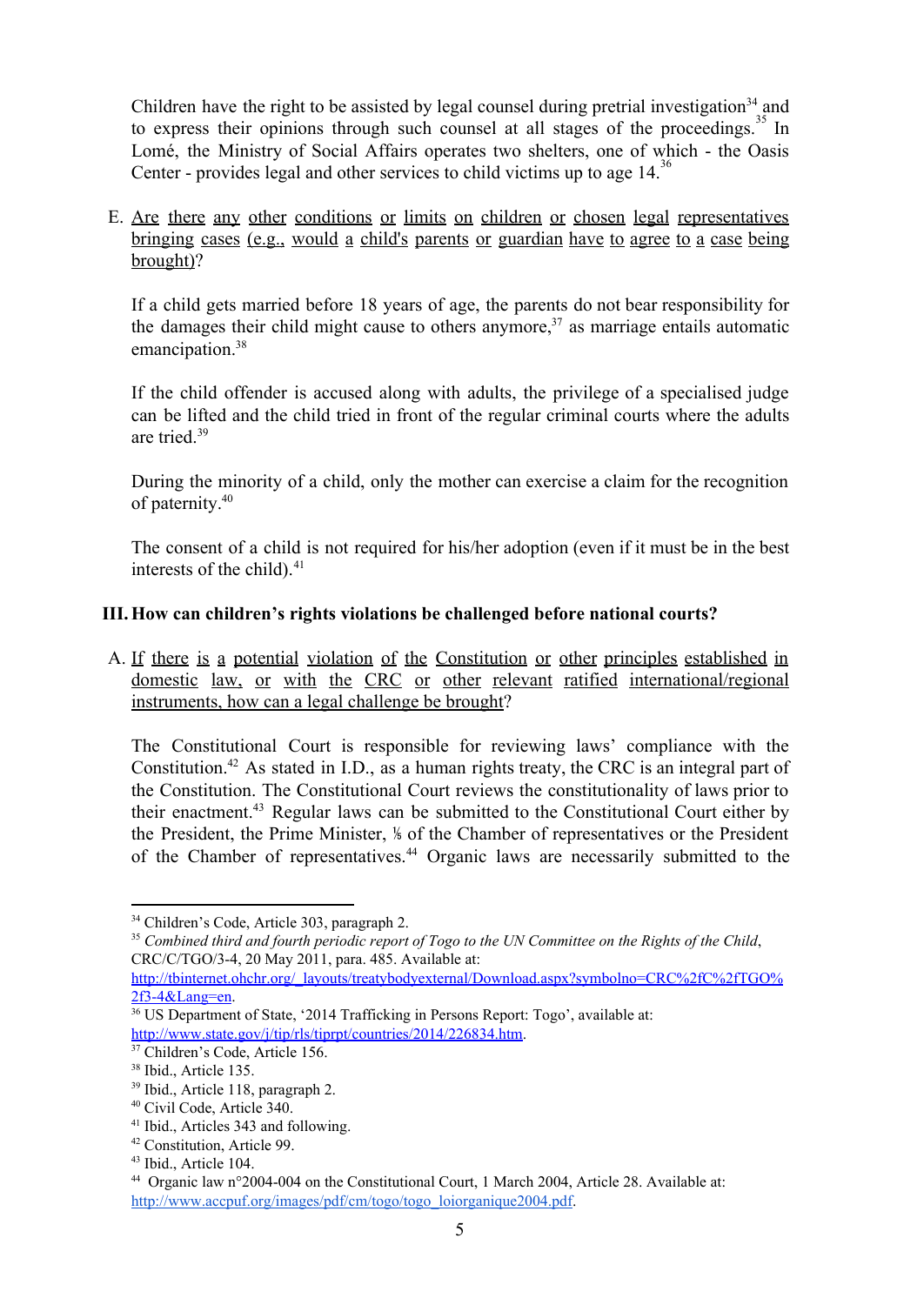Constitutional Court before their enactment.<sup>45</sup> Laws that violate the CRC can also be challenged in front of the Constitutional Court by individuals, under certain conditions. <sup>46</sup> Refer to IV.A for further information.

Several provisions of the CRC have been implemented in national laws. Such laws can therefore be the basis for a complaint before relevant domestic courts. Refer to IV.A for more information on how to file cases.

Moreover, once ratified and published, an international treaty automatically has the force of law in Togo. Therefore, any violation of the CRC that is not transposed in a domestic law can be challenged directly by any capable citizen before the correspondent domestic court.<sup>47</sup> For further information on judicial organisation, refer to IV.A below.

## *National Commission for Human Rights*

It is possible for complaints about violations of rights to be submitted to the National Commission for Human Rights in Togo (CNDH).<sup>48</sup> It is an independent institution, which "only responds to the Constitution and the Law".<sup>49</sup> Its members are elected by the Chamber of representatives (*Assemblée Nationale*) among different kinds of professionals (lawyers, judges, professors, activists etc.) committed to human rights. It is provided that one of the members is a children's rights activist.<sup>50</sup> However, the Committee on the Rights of the Child has noted that this general complaints mechanism "remains ineffective and inaccessible to most children", and that there is no specific complaints mechanism for children.<sup>51</sup> The Committee has recommended that the government ensure that the CNDH "is able to receive, investigate and address complaints by children in a child-sensitive manner".

# *African Committee of Experts on the Rights and Welfare of the Child*

Individuals, including child victims, their parents or legal representatives, groups, or NGOs recognised by the African Union may submit complaints (known as "communications") to the African Committee of Experts on the Rights and Welfare of the Child ("African Committee") about violations of the African Charter on the Rights and Welfare of the Child ("African Children's Charter").<sup>53</sup> All available domestic

<sup>45</sup> Ibid., Article 27.

<sup>46</sup> Ibid., refer to IV. A for further information.

 $47$  The claimant would have to be able to identify the Tribunal whose jurisdiction under which would fall the case, i.e., if the case is civil, criminal, administrative etc. Refer to IV.A. on how to file cases.

 $48$  Organic Law 2005-004 modifying and completing the Organic Law 96-12 on the composition,

organisation and functioning of the National Commission for Human Rights (CNDH), Article 17 (New), available at:

[http://www.apt.ch/content/files/npm/africa/Togo\\_Organic%20Law\\_National%20Human%20Rights%20C](http://www.apt.ch/content/files/npm/africa/Togo_Organic%20Law_National%20Human%20Rights%20Commission_2005.pdf) [ommission\\_2005.pdf](http://www.apt.ch/content/files/npm/africa/Togo_Organic%20Law_National%20Human%20Rights%20Commission_2005.pdf).

<sup>49</sup> Ibid., New Article 1.

<sup>50</sup> Ibid., New Article 3.

<sup>51</sup> UN Committee on the Rights of the Child, UN Committee on the Rights of the Child, *Concluding observations on the combined third and fourth periodic report of Togo*, CRC/C/TGO/CO/34, 8 March 2012, para. 15. Available at:

[http://tbinternet.ohchr.org/\\_layouts/treatybodyexternal/Download.aspx?symbolno=CRC%2fC%2fTGO%](http://tbinternet.ohchr.org/_layouts/treatybodyexternal/Download.aspx?symbolno=CRC%2fC%2fTGO%2fCO%2f3-4&Lang=en) [2fCO%2f34&Lang=en.](http://tbinternet.ohchr.org/_layouts/treatybodyexternal/Download.aspx?symbolno=CRC%2fC%2fTGO%2fCO%2f3-4&Lang=en)

<sup>52</sup> Ibid. para. 16.

<sup>&</sup>lt;sup>53</sup> African Charter on the Rights and Welfare of the Child ("African Children's Charter"), Article 44,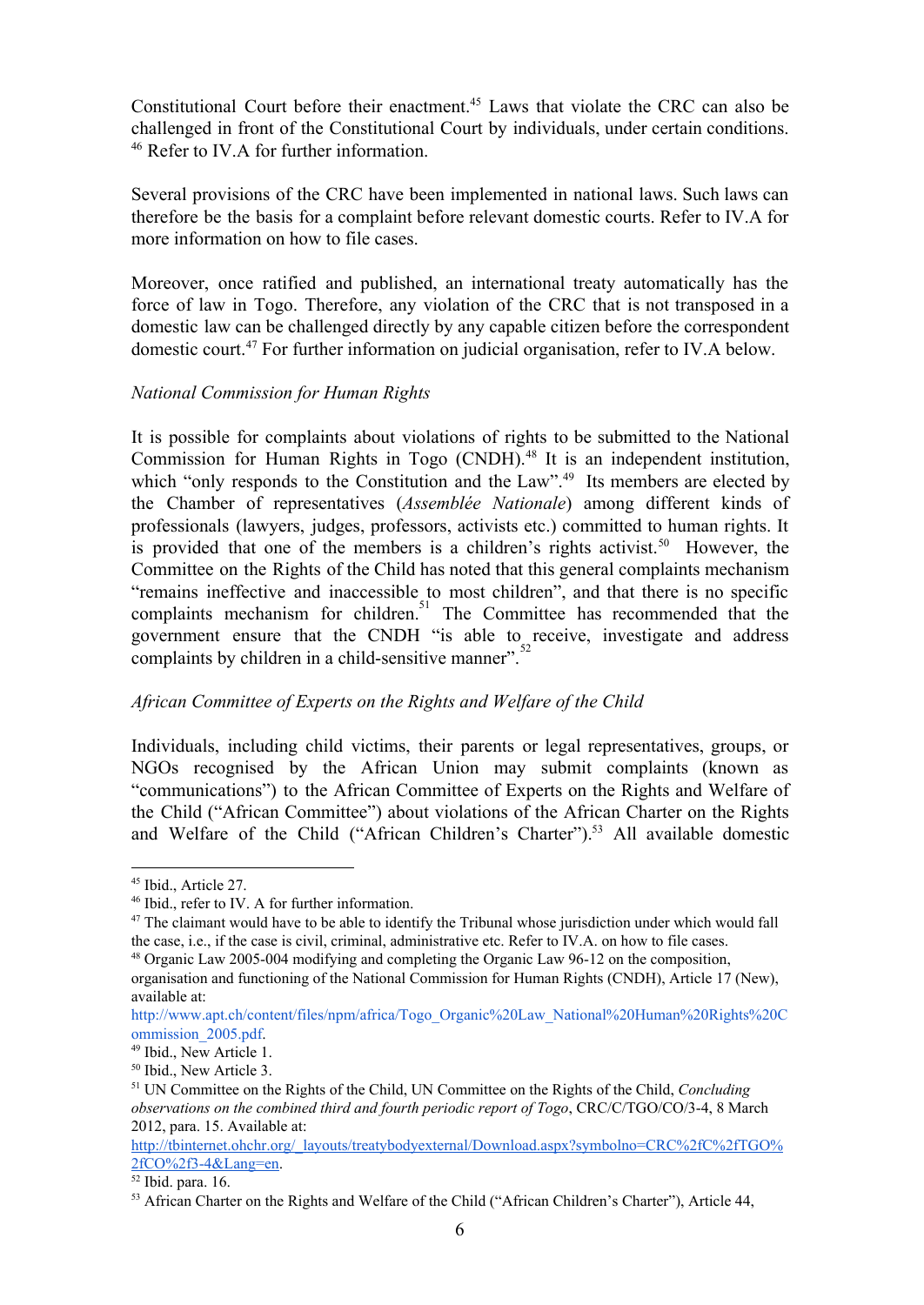remedies must have been exhausted before bringing a case to the African Committee. 54 The complaint must include, amongst other things, the name of the person filing it or, in the case of an NGO, the name of the legal representative, and whether or not the complainant wishes to remain anonymous and the reasons for this.<sup>55</sup> The African Committee will investigate the complaint and decide on the merits of the case, and make recommendations to the State, which may include compensation to the victim(s) and measures to prevent recurrence of the violation. 56

#### *African Commission on Human and Peoples' Rights*

Individuals, groups or NGOs may submit complaints (known as "communications") to the African Commission on Human and Peoples' Rights ("African Commission") about violations of the African Charter on Human and Peoples' Rights ("African Charter").<sup>57</sup> All available domestic remedies must have been exhausted before bringing a case to the African Commission.<sup>58</sup> The complaint must include, amongst other things: the name of the person filing it or, in the case of an NGO, the name of the legal representative; whether or not the complainant wishes to remain anonymous and the reasons for this; and the name of the victim, in a case where he/she is not the complainant.<sup>59</sup> The African Commission will investigate the complaint and decide on the merits of the case, and make recommendations to the State, which may include compensation to the victim(s) and measures to prevent recurrence of the violation.<sup>60</sup> If the case relates to serious or massive human rights violations or if the Commission considers that the State is unwilling to comply with its recommendations in the case, the Commission may refer the complaint to the African Court on Human and Peoples' Rights.<sup>61</sup>

#### *ECOWAS Community Court of Justice*

available at:

http://acerwc.org/the-african-charter-on-the-rights-and-welfare-of-the-child-acrwc/acrwc-charter-full-text/ . For more information about communications, see:

http://acerwc.org/the-committees-work/communications/.

<sup>54</sup> African Committee of Experts on the Rights and Welfare of the Child, 'Communications', available at: http://acerwc.org/the-committees-work/communications/.

<sup>&</sup>lt;sup>55</sup> War Resisters' International, Quaker United Nations Office Geneva, Conscience and Peace Tax International and the CCPR Centre, 'African Committee of Experts on the Rights and Welfare of the Child: communication procedure', 2012, available at:

http://co-guide.org/mechanism/african-committee-experts-rights-and-welfare-child-communication-proce [dure](http://co-guide.org/mechanism/african-committee-experts-rights-and-welfare-child-communication-procedure).

<sup>56</sup> Ibid.

<sup>57</sup> African Charter on Human and Peoples' Rights ("African Charter"), Article 55, available at: [http://www.achpr.org/instruments/achpr.](http://www.achpr.org/instruments/achpr)

<sup>58</sup> Ibid., Article 56(5).

<sup>59</sup> Rules of Procedure of the African Commission on Human and Peoples' Rights of 2010, Rule 93, available at: http://www.achpr.org/instruments/rules-of-procedure-2010/.

<sup>60</sup> War Resisters' International, Quaker United Nations Office Geneva, Conscience and Peace Tax International and the CCPR Centre, 'African Commission on Human and Peoples' Rights: communication procedure', 2012, available at:

http://co-guide.org/mechanism/african-commission-human-and-peoples-rights-communication-procedure.

<sup>&</sup>lt;sup>61</sup> Protocol to the African Charter on Human and Peoples' Rights on the Establishment of the African Court on Human and Peoples' Rights, Article 5, available at:

http://www.achpr.org/instruments/court-establishment; Rules of Procedure of the African Commission on Human and Peoples' Rights of 2010, Rules 84(2) and 118, available at: http://www.achpr.org/instruments/rules-of-procedure-2010.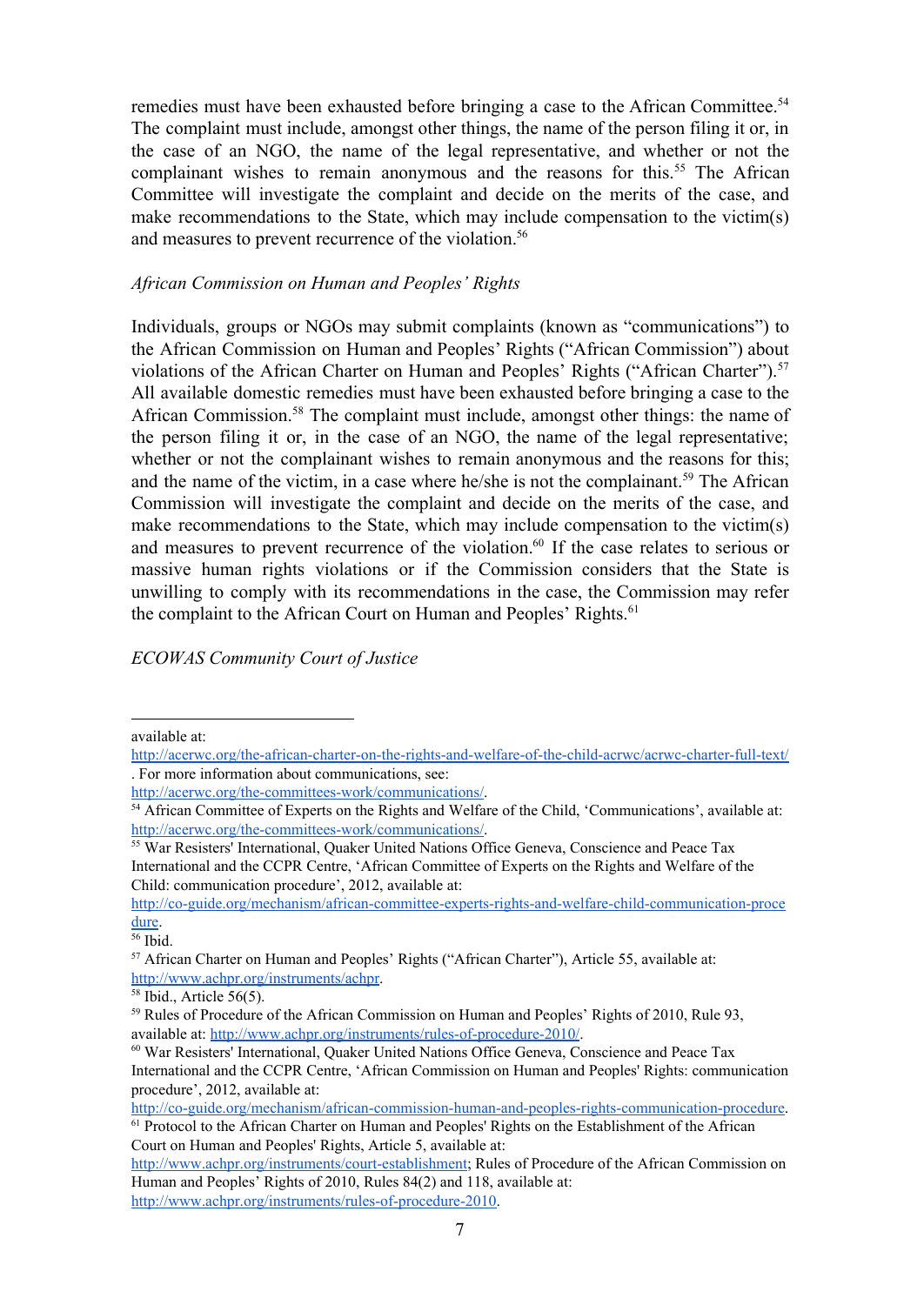Individuals can bring complaints about violations of human rights that occur in any Member State of the Economic Community of West African States (ECOWAS) to the Community Court of Justice.<sup>62</sup> This includes acts or inaction of Community Officials which violate the rights of individuals. $63$  There is no requirement to exhaust domestic remedies, therefore individuals do not need to pursue national judicial remedies before filing a case with the Community Court of Justice.<sup>64</sup> There are, however a number of conditions: the complaint must not be anonymous or be pending before another international court;<sup>65</sup> representation by an agent or lawyer is required;<sup>66</sup> and any action by or against a Community Institution or the Member State must be brought within three years of when the right of action arose.<sup>67</sup> Judgments of the Court of Justice are binding on the Member States, Institutions of the Community, individuals and corporate bodies. 68

B. What powers would courts have to review these violations, and what remedies could they offer?

If the Constitutional Court finds a law unconstitutional, it cannot be enacted if the Court was seized to before its enactment, or it is declared null and withdrawn from the legislation if the Court is referred to during an ongoing case. 69

Civil courts can award financial compensation,<sup>70</sup> order injunctions while the criminal courts can impose prison sentences and fines. Investigative judges ("*Juges* d'instruction") are responsible for investigating criminal accusations.<sup>71</sup> The investigation is mandatory if the criminal offence is a "*crime*" and in front of the Children's judge and the Children's court. 72

Administrative courts can award compensation for damages suffered pursuant to decisions from the Administration, or to acts from public officers.<sup>73</sup> It seems that they can take provisional measures against administrative bodies in the context of the interim relief procedures (*Procédures de référé*). 74

<sup>62</sup> Supplementary Protocol A/SP.1/01/05, Articles 3 and 4, available at:

[http://www.courtecowas.org/site2012/pdf\\_files/supplementary\\_protocol.pdf;](http://www.courtecowas.org/site2012/pdf_files/supplementary_protocol.pdf) Protocol on the Community Court of Justice, Articles 9(4) and 10(d), available at:

[http://www.courtecowas.org/site2012/pdf\\_files/protocol.pdf.](http://www.courtecowas.org/site2012/pdf_files/protocol.pdf)

<sup>&</sup>lt;sup>63</sup> Ibid., Article 4; Protocol on the Community Court of Justice, Article 10(c).

<sup>64</sup> War Resisters' International, Quaker United Nations Office Geneva, Conscience and Peace Tax International and the CCPR Centre, 'ECOWAS Community Court of Justice', 2012, available at: http://co-guide.org/mechanism/ecowas-community-court-justice.

<sup>&</sup>lt;sup>65</sup> Supplementary Protocol A/SP.1/01/05, Article 4; Protocol on the Community Court of Justice, Article  $10(d)$ ,

<sup>66</sup> Protocol on the Community Court of Justice, Article 12.

<sup>67</sup> Supplementary Protocol A/SP.1/01/05, Article 3; Protocol on the Community Court of Justice, Article 9(3).

<sup>68</sup> Revised Treaty of the Economic Community of West African States, Article 15(4), available at: [http://www.courtecowas.org/site2012/pdf\\_files/revised\\_treaty.pdf.](http://www.courtecowas.org/site2012/pdf_files/revised_treaty.pdf)

<sup>69</sup> Constitution, Article 104, paragraph 8. See further information below in IV.A.

<sup>70</sup> Civil Code, Article 1146.

<sup>71</sup> Code of Criminal Procedure, Article 39.

<sup>72</sup> Ibid., Article 62.

<sup>&</sup>lt;sup>73</sup> Ordinance 78-35 on the judiciary organisation, 7 September 1978, Article 28. Available at: http://legitogo.gouv.tg/annee\_txt/1978/Pages%20from%20jo\_1978-021Bis.pdf.

 $74$  No law could be found on provisional measures in administrative proceedings. However, the following article indicates that these exist: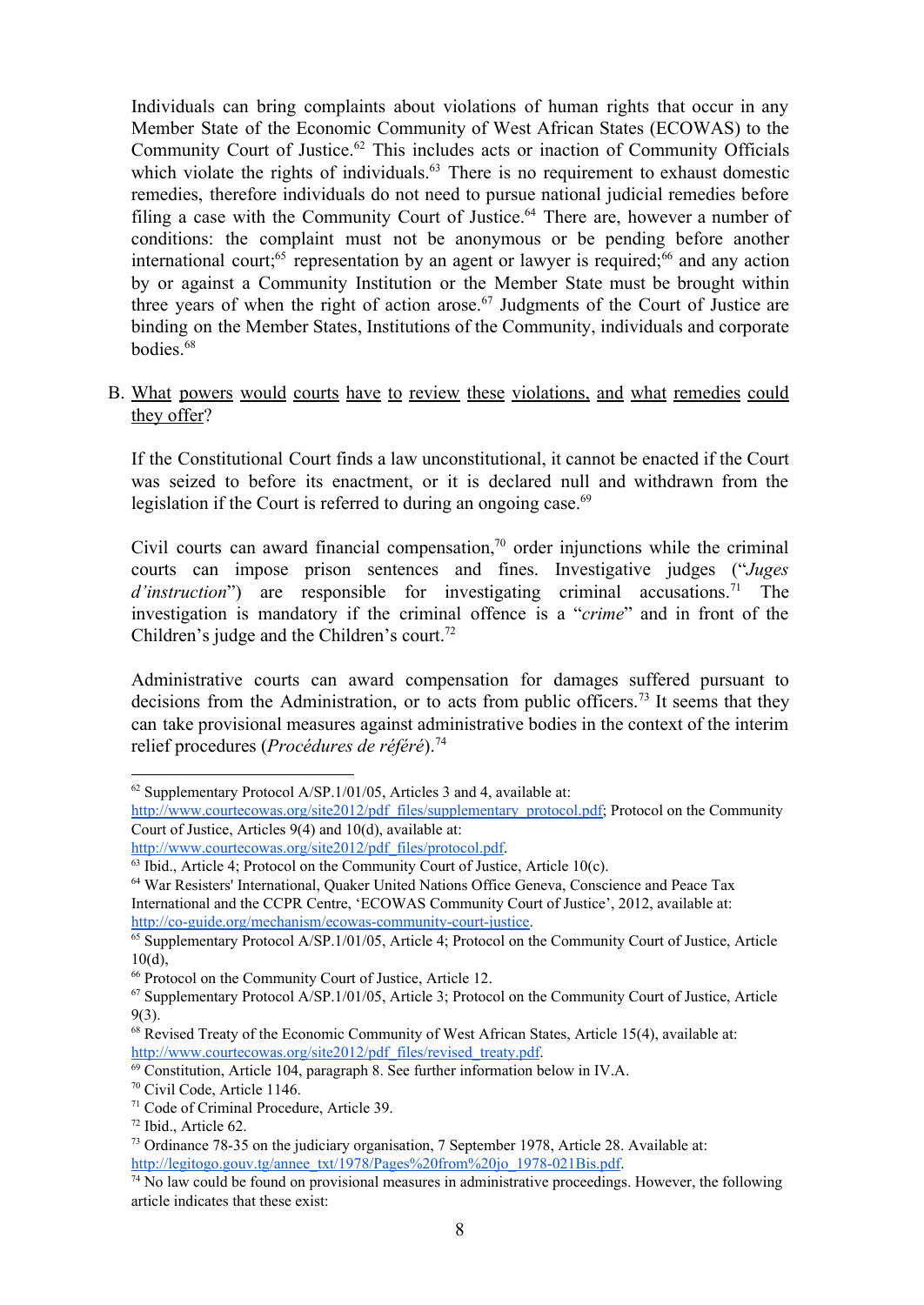#### *Of ences committed by children:*

The children's judge, as a specialised judge, can impose measures such as ordering a medical examination, placing a child with a custodian or an educational centre, measures of protection, supervision, assistance and education.<sup>75</sup> Children's courts may order the same measures, but also imprisonment (which has to be undertook in an institution different from regular prisons, or at least in a separated part of a regular prison) if the child is older than 16 years of age.<sup>76</sup>

The Children's Code provides for mediation as an alternative resolution mechanism to criminal offences committed by children. The child or his representative can make a request to the Public Prosecutor, who will decide whether to pursue it or not. If the request is made jointly by the child offender and the victim, the Public Prosecutor cannot refuse to pursue it. The Public Prosecutor can always pursue the mediation at its own initiative. Mediation is not possible for "*crimes*", sexual offences and offences against public property. Remedies available through this mechanism include compensation, reparation, restitution, community service, written or verbal apologies. 77

C. Would such a challenge have to directly involve one or more individual child victims, or is it possible to challenge a law or action without naming a specific victim?

As a general principle, only a person having a legitimate direct interest to act can bring a case to court.<sup>78</sup> In civil matters, in practice, this means that only a child claiming to be a victim of a violation or his/her representative can bring a case to court. In administrative matters, this can be interpreted slightly more broadly, but claimants still needs to prove their interest to act.

In criminal matters, only individuals who have personally suffered from an offence can bring a claim for damages as *partie civile*. 79

When the Constitutional Court is seized before the enactment of the law, there is no need to name a specific victim since the Court will proceed to an abstract review of the compliance of the law with the Constitution. Nevertheless, this possibility is not open to individuals. Refer to IV.A for further information.

D. Is any form of collective action or group litigation possible, with or without naming individual victims?

Pursuant to the French tradition, class actions are not possible, except for specific areas of law (i.e. labour law, consumer protection).<sup>80</sup>

http://www.focusinfos.net/index.php/component/k2/item/558-justice-administrative-togolaise-une-juridict ion-a-la-traine.

<sup>75</sup> Children's Code, Article 292 for protection measures for children in danger and Article 328 for sentences for child offenders.

<sup>76</sup> Ibid., Article 335.

<sup>77</sup> Children's Code, Articles 311 and following.

<sup>78</sup> Code of Civil Procedure, Article 3.

<sup>79</sup> Code of Criminal Procedure, Article 2.

<sup>&</sup>lt;sup>80</sup> See for instance Criminal Code, Art. 116 on consumers' organisations' ability to bring actions against misleading advertisement.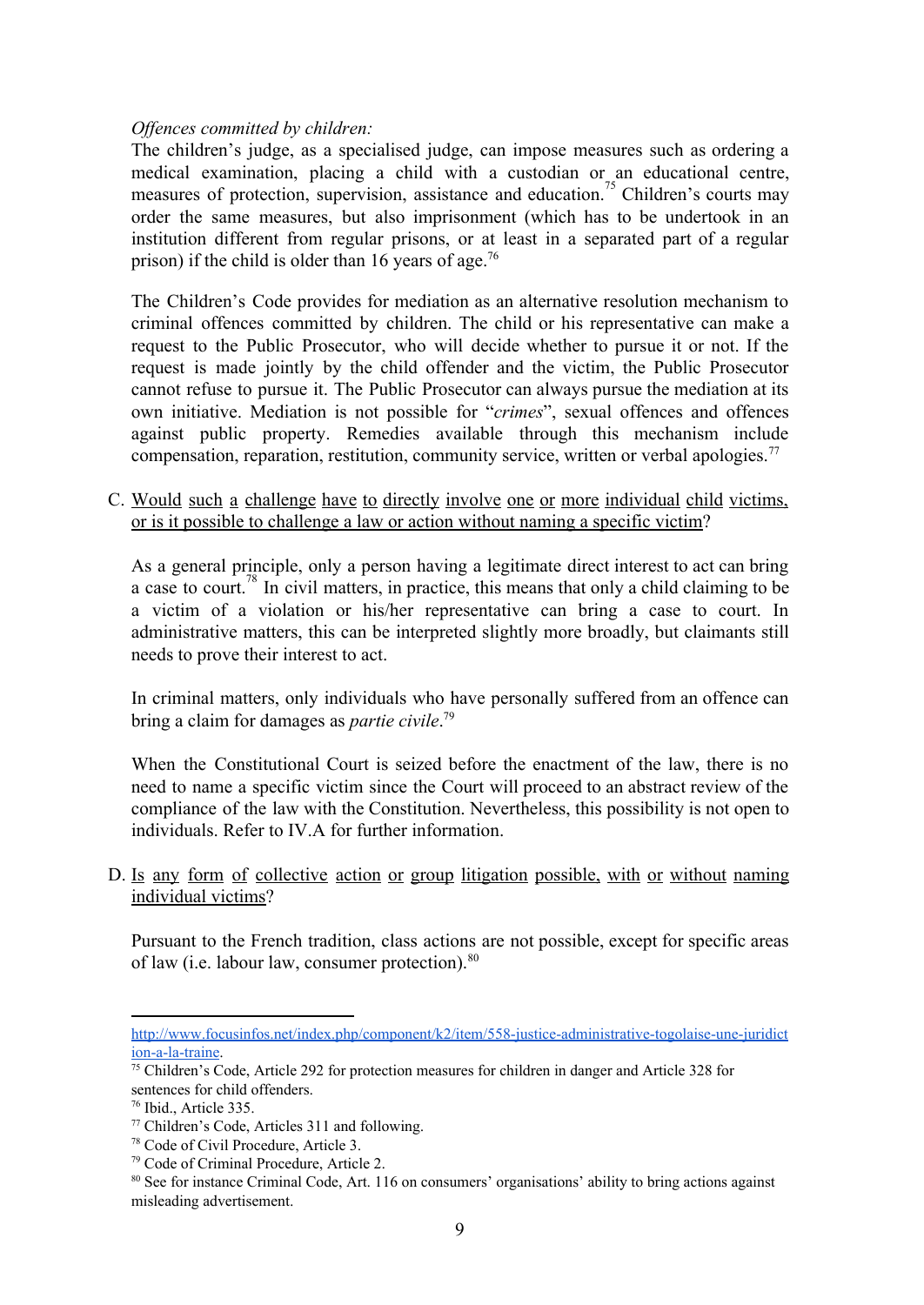In civil proceedings, two cases can be joined if there is a sufficient link between them ("*lien de connexité*"). 81

In criminal proceedings in front of Children courts and tribunals, children co-defendants who would normally be tried in different courts according to their territorial jurisdiction can be tried in front of the same tribunal only if this is required to ensure a good administration of justice. 82

E. Are non-governmental organisations permitted to file challenges to potential children's rights violations or to intervene in cases that have already been filed?

The Children's Code specifically states that any organisation working for the defence and protection of children's rights can bring a case before the children's judge. $83$  This includes NGOs. NGOs can also file human rights claims in front of the CNDH. 84

Neither the Code of Civil Procedure nor the Code of Criminal Procedure mention intervention to support a party. 85

- **IV.Practical considerations.** Please detail some of the practical issues, risks and uncertainties that might be involved in bringing a case to challenge a violation of children's rights, such as:
- A. Venue. In what courts could a case be filed (e.g., civil, criminal, administrative, etc.)? What would the initial filing process entail?

Administrative actions are filed through a motion to open proceedings ("*requête introductive d'instance*") in the Court registry ("*greffe de la Cour*").<sup>86</sup> Actions seeking compensation for decisions from public bodies are brought before the administrative chamber of the Court of appeals. Nevertheless, actions seeking the State's responsibility for actions committed by public servants are to be brought before First instance tribunals. 87

Civil actions are brought before First instance tribunals or civil chambers of Courts of Appeals (depending on the damages at stake). They are filed through a motion ("*requête*") that can either be written or oral, before the tribunal's clerk ("greffier du *Tribunal*"), or through a joint motion ("*requête conjointe*").

Criminal matters are subject to public prosecution that can be triggered by the victim's complaint. The victim can join the action as *partie civile* (civil party) when filing the

<sup>&</sup>lt;sup>81</sup> Code of Civil Procedure, Article 12. No other details were found.

<sup>82</sup> Children's Code, Article 319, paragraph 4.

<sup>83</sup> Children's Code, Article 285.

<sup>&</sup>lt;sup>84</sup> Organic Law 2005-004, New Article 17, paragraph 2.

<sup>&</sup>lt;sup>85</sup> Indeed, Article 102 of the Code of Civil Procedure provides only for incident or connexe claims, that is, one couldn't intervene just to support a claim, they would have to make a claim in order to support a distinct interest.

<sup>&</sup>lt;sup>86</sup> Law 81-10 on the procedure in front of the administrative chamber of the Court of appeals, Article 7, available at: http://legitogo.gouv.tg/annee\_txt/1981/Pages%20from%20jo\_1981-018-6.pdf.

<sup>&</sup>lt;sup>87</sup> Ordinance 78-35 on the organisation of the judiciary, Article 28.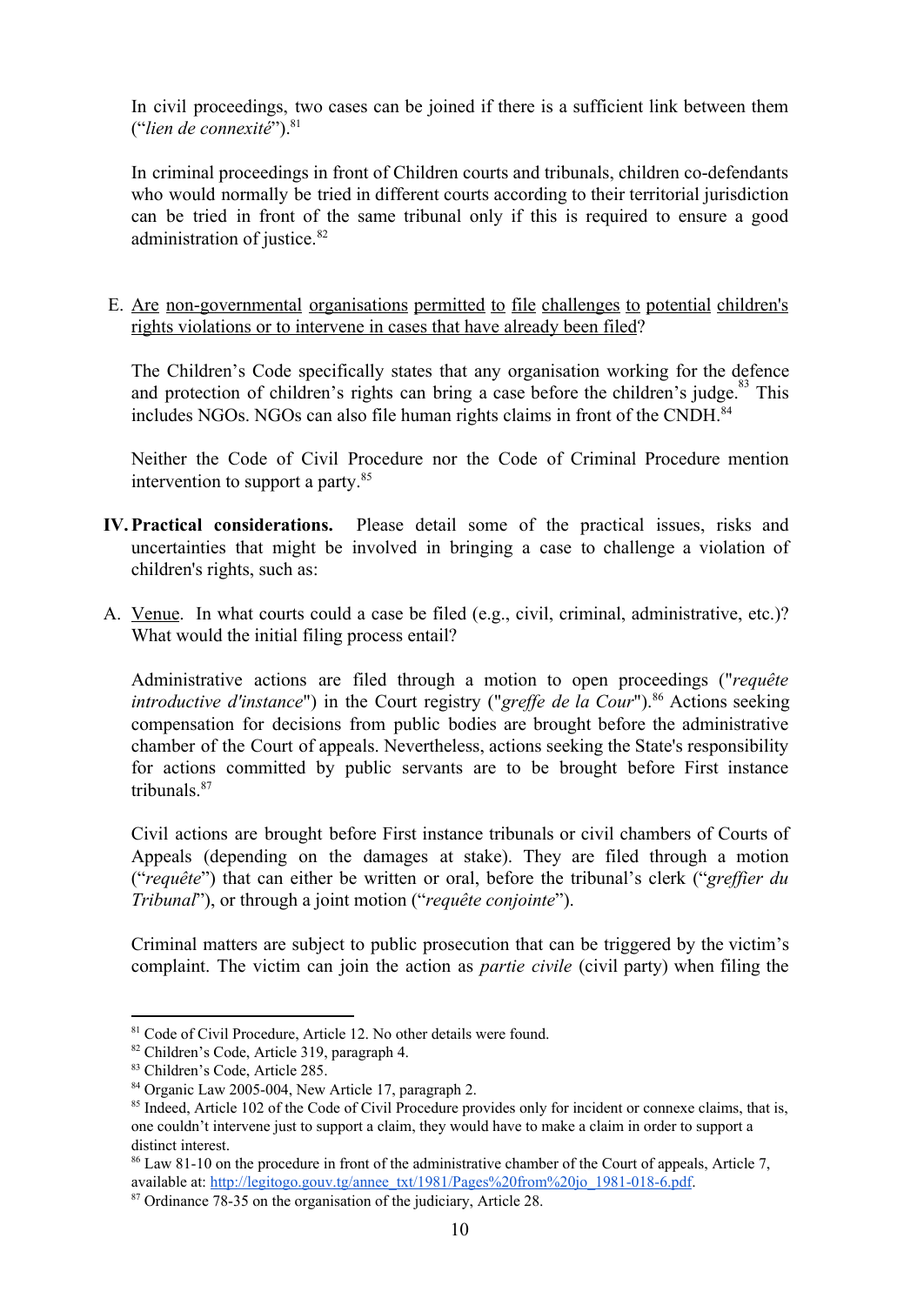complaint or at any later stage during the investigation.<sup>88</sup> The Code of Criminal Procedure requires civil parties to give an address in the jurisdiction where the investigation is conducted, failing which they would not be able to complain if they did not receive documents and notifications.<sup>89</sup> First instance tribunals rule over minor offences (*délits* and *contraventions)*, and Criminal chambers of Court of Appeals rule over serious offences (*crimes*). 90

The Constitutional Court can be seized by a court or tribunal during an ongoing case ("i*n limine litis*") whenever a party to the case raises an unconstitutionality claim ("*exception d'inconstitutionnalité*") which challenges the constitutionality of the law being apply.<sup>91</sup>

As part of the organisation of the judiciary, Togo provides for the creation of a specialised judge ("*Juge des enfants*") and a specialised court for children ("*Tribunal pour enfants*")<sup>92</sup> in each first instance court.<sup>93</sup> Nevertheless, to date, only five first instance tribunals have a specialised Children's judge. Furthermore, there is only one minor's brigade ("*Brigade pour mineurs*"), which is located in the capital Lome.<sup>94</sup> Cases are referred to the children's judge:

- If the case concerns children in danger: Through a written or oral claim ("*demande*") by the child him/herself, both parents, either one of the parents, the tutor or guardian, the Public prosecutor, the social worker within the first instance tribunal or any service responsible for the protection of children's rights, any children's rights organisation, public or private institutions, those who found the child, and the Children's judge who can at his/her own initiative take on the case. 95
- If the case concerns infractions committed by children: By the Public Prosecutor ("*Ministère Public*") through a written indictment ("*réquisitoire écrit*") or by the alleged victim through a civil claim only for civil compensation purposes ("*partie civile*").<sup>96</sup> If the offence is considered as a "*crime*" or if despite, previous educative measures, the child persists in delinquency, the children's judge transfers the case to the Children's tribunal ("*Tribunal pour enfants*"). In other cases ("*délits*" and "*contraventions*"),<sup>97</sup> the children's judge will hear the child him/herself in a subsequent hearing where he/she can order only educative measures. 98

Human rights claims can be brought in front of the CNDH<sup>99</sup> in the form of a "*requête*"

<sup>88</sup> Code of Criminal Procedure, Article 70. See above in II.A for further information.

<sup>89</sup> Ibid., Article 72.

<sup>90</sup> See: http://legiglobe.rf2d.org/togo/2013/10/09/.

<sup>&</sup>lt;sup>91</sup> Constitution, Article 104.

 $92$  The Children's court is composed by the Children's judge who presides the court and two assessors who are nominated by the President of the Court of appeals on the basis of their demonstrated interest for children's matters, pursuant to Article 331 of the Children's Code.

<sup>93</sup> Ordinance No. 7835. See *Human Rights Report: Togo*, *supra* note 10.

<sup>94</sup> See: <http://news.alome.com/h/25764.html>

<sup>&</sup>lt;sup>95</sup> See Children's Code, Article 285.

<sup>96</sup> Children's Code, Article 319, paragraph 1.

<sup>97</sup> Pursuant to Article 3 of the Criminal code, from the more serious to less serious infractions, "*crimes*" are infractions punishable by criminal sentences, "*délits*" are infractions punishable by corrective sentences and "*contraventions*" are infractions punishable by police sentences.

<sup>98</sup> Ibid., Article 325c.

<sup>99</sup> The CNDH is a non judicial mechanism.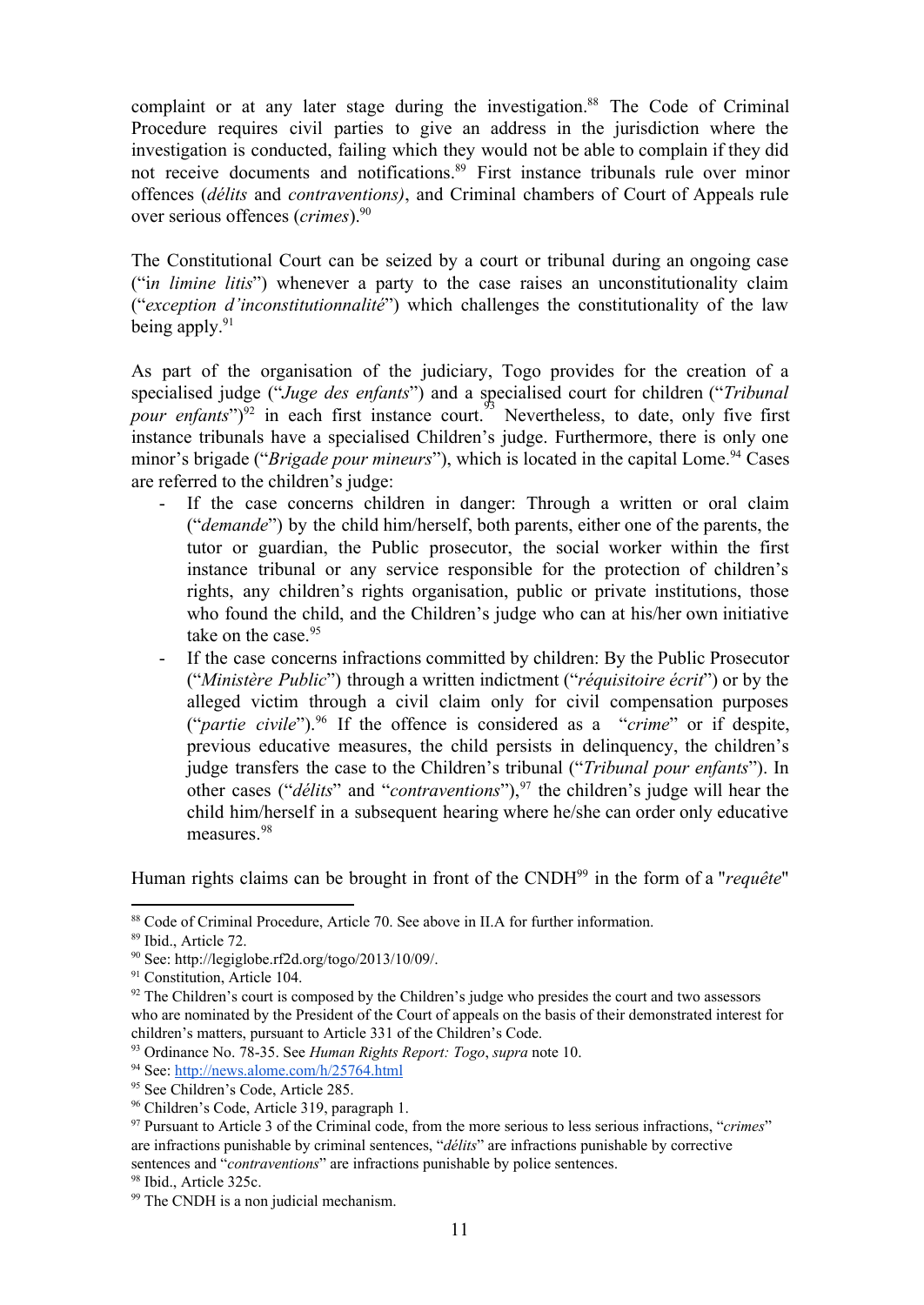by the alleged victim, a third party or an NGO. The Commission can also refer the case at its own initiative, at its President's or any member's demand, or whenever a human rights violation is brought to its attention.<sup>100</sup> The "*requête*" must notably mention the name and address of the author of the violation. It cannot concern facts already addressed in an ongoing case in front of a Tribunal, except for cases of "manifest denial of justice". 101

B. Legal aid / Court costs. Under what conditions would free or subsidised legal aid be available to child complainants or their representatives through the court system (i.e., would the case have to present an important legal question or demonstrate a likelihood of success)? Would child complainants or their representatives be expected to pay court costs or cover other expenses?

See part II.D above. Generally, a fee has to be paid in order to file a *partie civile* complaint in a criminal matter.<sup>102</sup> The Children's Code states that cases in front of Children's tribunals are exempt from registration fees.<sup>103</sup> The referral *in limine litis* to the Constitutional Court is exempt from fees. 104

C. Pro bono  $\ell$  Financing. If legal aid is not available, would it be possible for child complainants or their representatives to obtain legal assistance from practising lawyers on a pro bono basis, through a children's rights organisation, or under an agreement that does not require the payment of legal fees up front?

Togo reported on the following initiatives in its latest report to the Committee on the Rights of the Child:

*Children in conflict with the law*

- A number of judges and lawyers have set up a juvenile defence association, the *Enfant Radieux* association, which works with juveniles. The association is based in Lomé but covers the whole country.<sup>105</sup>
- The French association *La Voix de la Justice* has been working with the Togolese bar to provide free legal aid to children in conflict with the law. Togolese NGOs also provide free legal aid to children. 106
- ICCB Togo (International Catholic Child Bureau) provides systematic assistance to young offenders held in the juvenile division, from pretrial investigation up to sentencing. 107

*Child victims of crime*

<sup>101</sup> Organic Law 96-12, Article 18, available at:

http://www.accpuf.org/images/pdf/cm/togo/062-rc-acces\_juge\_const.pdf

 $100$  Organic Law 2005-004, New Article 17.

[http://www.africanchildforum.org/clr/Legislation%20Per%20Country/Togo/togo\\_hrtscommission\\_1996\\_](http://www.africanchildforum.org/clr/Legislation%20Per%20Country/Togo/togo_hrtscommission_1996_fr.pdf) [fr.pdf.](http://www.africanchildforum.org/clr/Legislation%20Per%20Country/Togo/togo_hrtscommission_1996_fr.pdf)

<sup>&</sup>lt;sup>102</sup> Code of Criminal Procedure, Article 71.

<sup>103</sup> Children's Code, Article 343.

<sup>104</sup> Association des Cours Constitutionnelles ayant en Partage l'Usage du Français, *Rapport de la Cour constitutionnelle du Togo*, March 2000, II.1.1., page 567, available at:

<sup>&</sup>lt;sup>105</sup> Combined third and fourth periodic report of Togo to the UN Committee on the Rights of the Child, CRC/C/TGO/34, 20 May 2011, para. 502. Available at:

[http://tbinternet.ohchr.org/\\_layouts/treatybodyexternal/Download.aspx?symbolno=CRC%2fC%2fTGO%](http://tbinternet.ohchr.org/_layouts/treatybodyexternal/Download.aspx?symbolno=CRC%2fC%2fTGO%2f3-4&Lang=en) [2f34&Lang=en.](http://tbinternet.ohchr.org/_layouts/treatybodyexternal/Download.aspx?symbolno=CRC%2fC%2fTGO%2f3-4&Lang=en)

<sup>106</sup> Ibid., para. 525.

<sup>107</sup> Ibid., para. 526.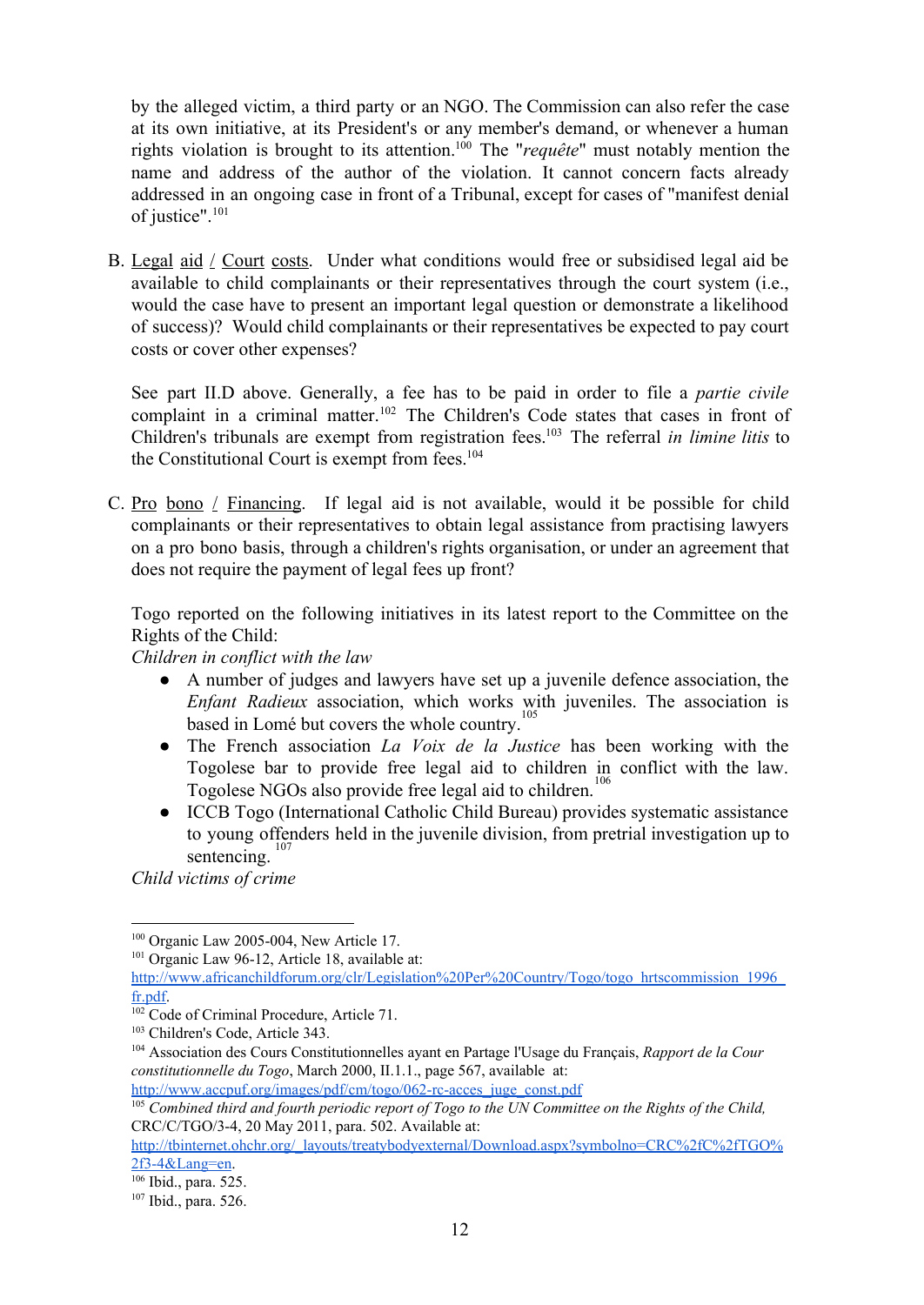- Under a pilot project for the care of children in conflict with the law and the strengthening of the juvenile justice system in Togo, child victims of rights violations who have been in contact with the law receive legal and medical assistance and psychosocial support. The project was launched by the Togolese Government, with technical and financial support from UNICEF, and is being implemented by ICCB.<sup>108</sup>
- Child victims of abuse or violence receive legal and social assistance from both public (the Child Protection Department) and non-governmental institutions.<sup>109</sup> ICCB, *Terre des Hommes* and the African branch of the World Association for Orphans and Abandoned Children (WAO Africa), provide legal assistance to neglected, abused or assaulted children.<sup>110</sup>
- ICCB provides legal assistance to child victims of sexual exploitation.<sup>111</sup>
- The Togo network against child trafficking (RELUTET) provides legal assistance to children exploited by traffickers.<sup>112</sup>
- With regard to the recovery of maintenance payments, the Ministry responsible for child protection and some civil society organisations, notably ICCB, *Terre des Hommes*, FODDET and its networks, provide legal and judicial assistance to children to enable them to enjoy their right to maintenance.<sup>113</sup>
- D. Timing. How soon after a violation would a case have to be brought? Are there any special provisions that allow young adults to bring cases about violations of their rights that occurred when they were children?

The regular limitation period for most civil actions is 30 years.<sup>114</sup> Statutes of limitations apply to complaints regarding violations against children, except in the case of a child's action against his or her guardian (tuteur).<sup>115</sup> However, actions concerning civil status are not subject to time limitations when they are engaged by the child.<sup>116</sup> A recognition of paternity claim can be made by a child during a period of one year after he/she turned 18 if it had not been made during the child's minority (normally, it could only be done 2 years after the date of birth by the mother).<sup>117</sup>

As a general rule, the Criminal Procedure Code provides that when a crime ("*crime*") is committed, it can be prosecuted within 10 years of the day such crime was committed. The prosecution period is five years for misdemeanours ("*délits*") and one year for smaller misdemeanours ("*contraventions*"). 118

To date, Togo is not a party to the Rome Statute of the International Criminal Court,<sup>119</sup> nor to the Convention on the non-applicability of statutory limitations to war crimes and

<sup>108</sup> Ibid., paras 173 and 175.

<sup>109</sup> Ibid., para. 160.

<sup>110</sup> Ibid., para. 161.

<sup>111</sup> Ibid., para. 604.

<sup>112</sup> Ibid., para. 527 and 621.

<sup>113</sup> Ibid., para. 143.

<sup>114</sup> Civil Code, Article 2262.

<sup>&</sup>lt;sup>115</sup> Civil Code, Article 2278.

<sup>116</sup> Civil Code, Article 328.

<sup>117</sup> Civil code, Article 340.

<sup>118</sup> Criminal Procedure Code, Article 7.

<sup>&</sup>lt;sup>119</sup> List of African State parties available at:

http://www.icc-cpi.int/en\_menus/asp/states%20parties/african%20states/Pages/african%20states.aspx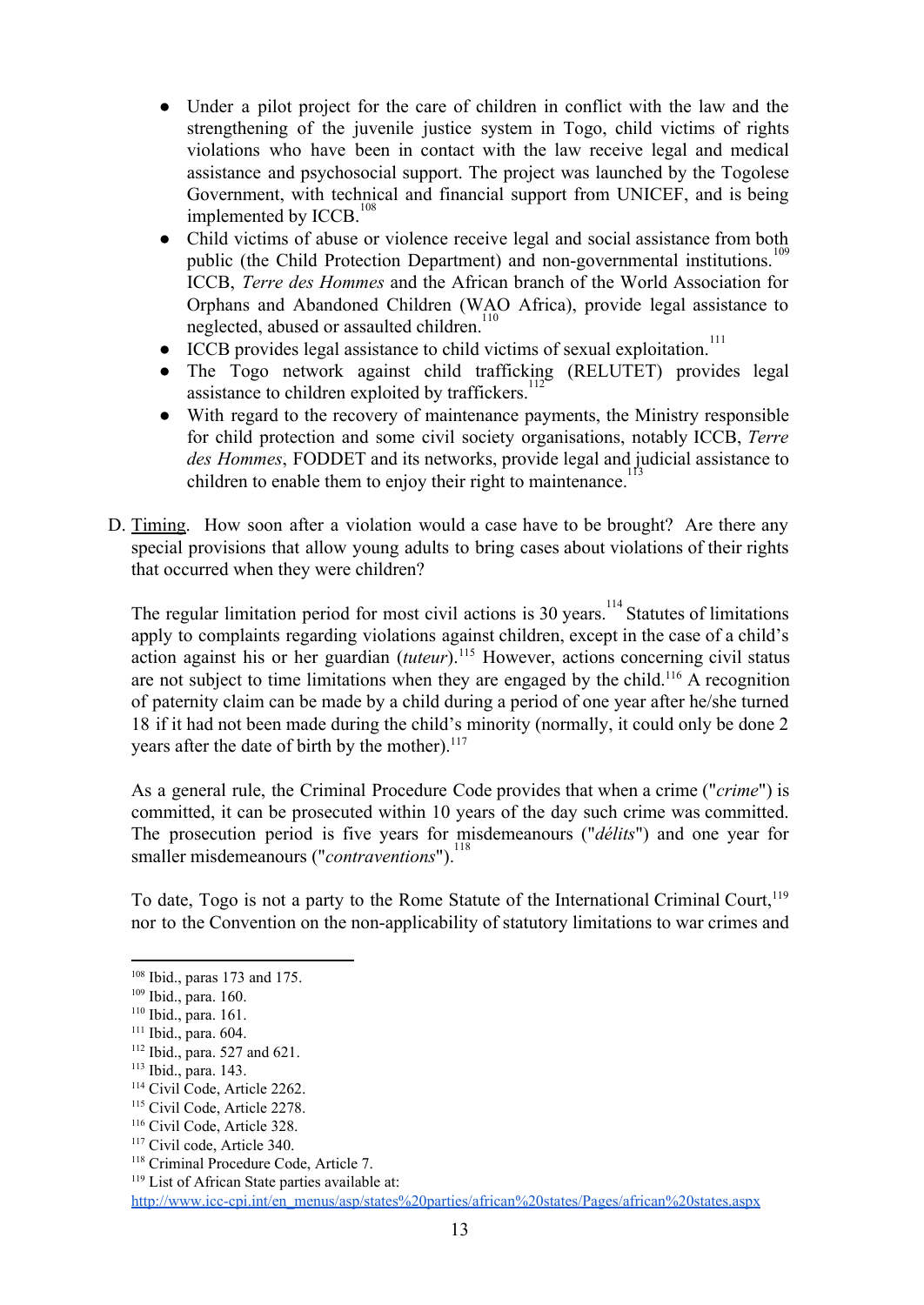crimes against humanity.<sup>120</sup> It is a party to the Genocide Convention, which does not however exclude genocide from time limitations. 121

E. Evidence. What sort of evidence is admissible/required to prove a violation? Are there particular rules, procedures or practices for dealing with evidence that is produced or presented by children?

The Criminal Procedure Code does not set out a list of evidence that is admissible or required, but it confirms that any kind of evidence may be admitted. Therefore, any kind of documents, testimonies, physical evidence or expert opinions can be admitted as evidence. 122

Child witnesses under the age of 16 are heard without being sworn in. 123

The Children's Code gives any child who is capable of own judgment ("*discernement*") the right to express his or her views freely on any issue or judicial or administrative proceeding concerning him or her either directly or through an "impartial representative" or a child rights organisation. The best interests of the child are to be taken into consideration in front of the courts.<sup>124</sup> The Code also states that the media cannot publish the content of debates led within Children's tribunals, and can only "report on sentences" without mentioning the names of the children implicated or giving any indication that might allow to identify them.<sup>125</sup> Hearings in front of Children's judges (at first instance and on appeal) are private - only the child, the parents, the witnesses, the civil parties (those who claim monetary compensation for damage pursuant to a criminal offence), experts, and social workers involved with the child are present. 126

F. Resolution. How long might it take to get a decision from the court as to whether there has been a violation?

When an appeal of a Children's judge's decision is file in the Court of appeals, the latter has 45 days to issue its ruling.<sup>127</sup>

When a "*requête*" is made to the CNDH, the executive bureau has 48 hours to meet. For serious, manifest, continued violations, the bureau must meet without delay.<sup>128</sup>

When deciding on an "exception of unconstitutionality" filed by an individual, the Constitutional Court must reach a decision within a month of it being seized, except in urgent matters where a decision must occur within eight days.<sup>129</sup> Whenever ruling on a

<sup>&</sup>lt;sup>120</sup> List of State parties available at:

https://treaties.un.org/Pages/ViewDetails.aspx?src=TREATY&mtdsg\_no=IV-6&chapter=4&lang=en <sup>121</sup> List of State parties available at:

https://treaties.un.org/Pages/ViewDetails.aspx?src=TREATY&mtdsg\_no=IV-1&chapter=4&lang=e

<sup>122</sup> Criminal Procedure Code, Article 302.

<sup>123</sup> Criminal Procedure Code, Article 87.

<sup>124</sup> Children's Code, Articles 8 and 9.

<sup>125</sup> Ibid., Article 344.

<sup>126</sup> Ibid., Articles 334 and 340.

<sup>127</sup> Ibid., Article 293.

<sup>&</sup>lt;sup>128</sup> Organic Law 96-12, Article 19.

<sup>129</sup> Law on the Constitutional Court, Article 33.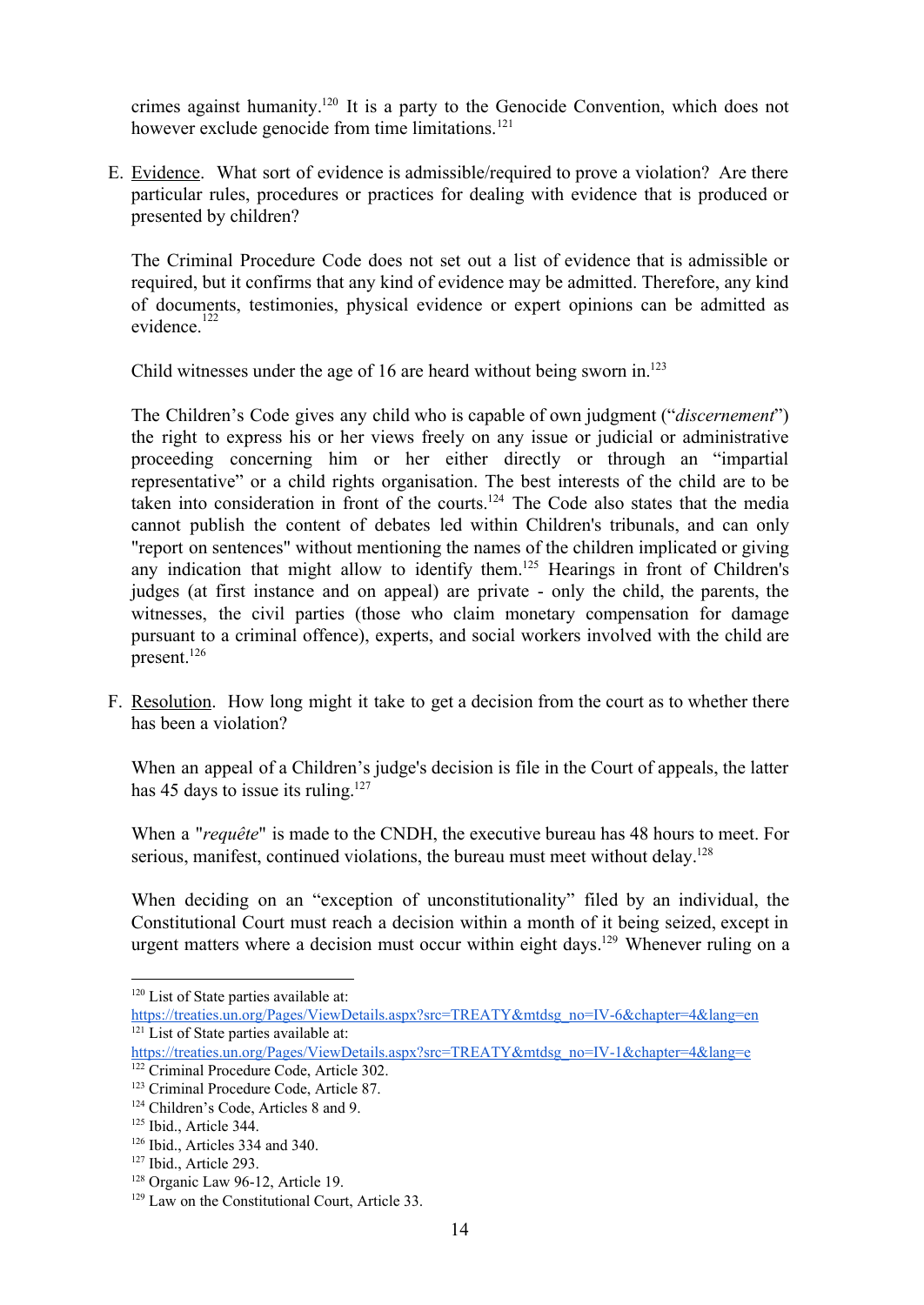human rights matter, the court must reach a decision within eight days.<sup>130</sup>

There are reportedly many delays in the justice system.<sup>131</sup> In 2014, five new Children's judges were nominated but there are still many first instance tribunals which do not have their own Children's judge, in breach of Article 317 of the Children's Code that provides that every first instance tribunal should have one Children's judge.<sup>132</sup>

G. Appeal. What are the possibilities for appealing a decision to a higher court?

As a general rule, the Criminal Procedure Code states that a decision can be appealed within 15 days following the judgment.<sup>133</sup> This is extended to 20 days when the appeal is made by the accused  $134$  and three months when it is made by the public prosecutor.

For civil matters, a decision can be appealed within a month following the judgment.<sup>136</sup>

First instance tribunal decisions can be appealed to the Court of Appeals. Decisions from the Court of Appeals can be appealed to the Supreme Court. The Court of Appeals have jurisdiction over administrative cases seeking compensation for damages suffered because of decisions or acts of public agencies. They can only be appealed once, to the Supreme Court. 137

Decisions from the Children's judge can be appealed to the Court of Appeals by the child himself/herself, his/her guardian, tutor, parents, lawyers, social services, within 15 days. 138

H. Impact. What are the potential short-term and long-term impacts of a negative decision? Is there a possibility for political backlash or repercussions from a positive decision?

Under the Code of Criminal Procedure, if public proceedings end with charges being dropped (*ordonnance de non-lieu*), the defendant can ask for damages to be paid by the *partie civile* (in most cases the victim). 139

According to reports, the judicial system is heavily influenced by the presidency and the executive. 140

I. Follow up. What other concerns or challenges might be anticipated in enforcing a

<sup>132</sup> Available at: <http://www.icilome.com/nouvelles/news.asp?id=11&idnews=789395>

<sup>130</sup> Ibid. Article 32.

<sup>131</sup> US Department of State, *Togo 2014 human rights report*, 2014, available at: [http://www.state.gov/j/drl/rls/hrrpt/humanrightsreport/index.htm?year=2014&dlid=236416.](http://www.state.gov/j/drl/rls/hrrpt/humanrightsreport/index.htm?year=2014&dlid=236416)

<sup>133</sup> Code of Criminal Procedure, Article 371.

<sup>&</sup>lt;sup>134</sup> Code of Criminal Procedure, Article 372.

<sup>&</sup>lt;sup>135</sup> Code of Criminal Procedure, Article 373.

<sup>&</sup>lt;sup>136</sup> Code of Criminal Procedure, Article 195.

 $137$  Ordinance 78-35 on the judiciary organisation.

<sup>138</sup> Children's Code, Article 293.

<sup>&</sup>lt;sup>139</sup> Code of Criminal Procedure, Article 74.

<sup>140</sup> Freedom House, 'Togo', 2015, available at:

https://freedomhouse.org/report/freedom-world/2015/togo#.VZyVYKZSpz8; US Department of State, 'Togo 2014 human rights report'.